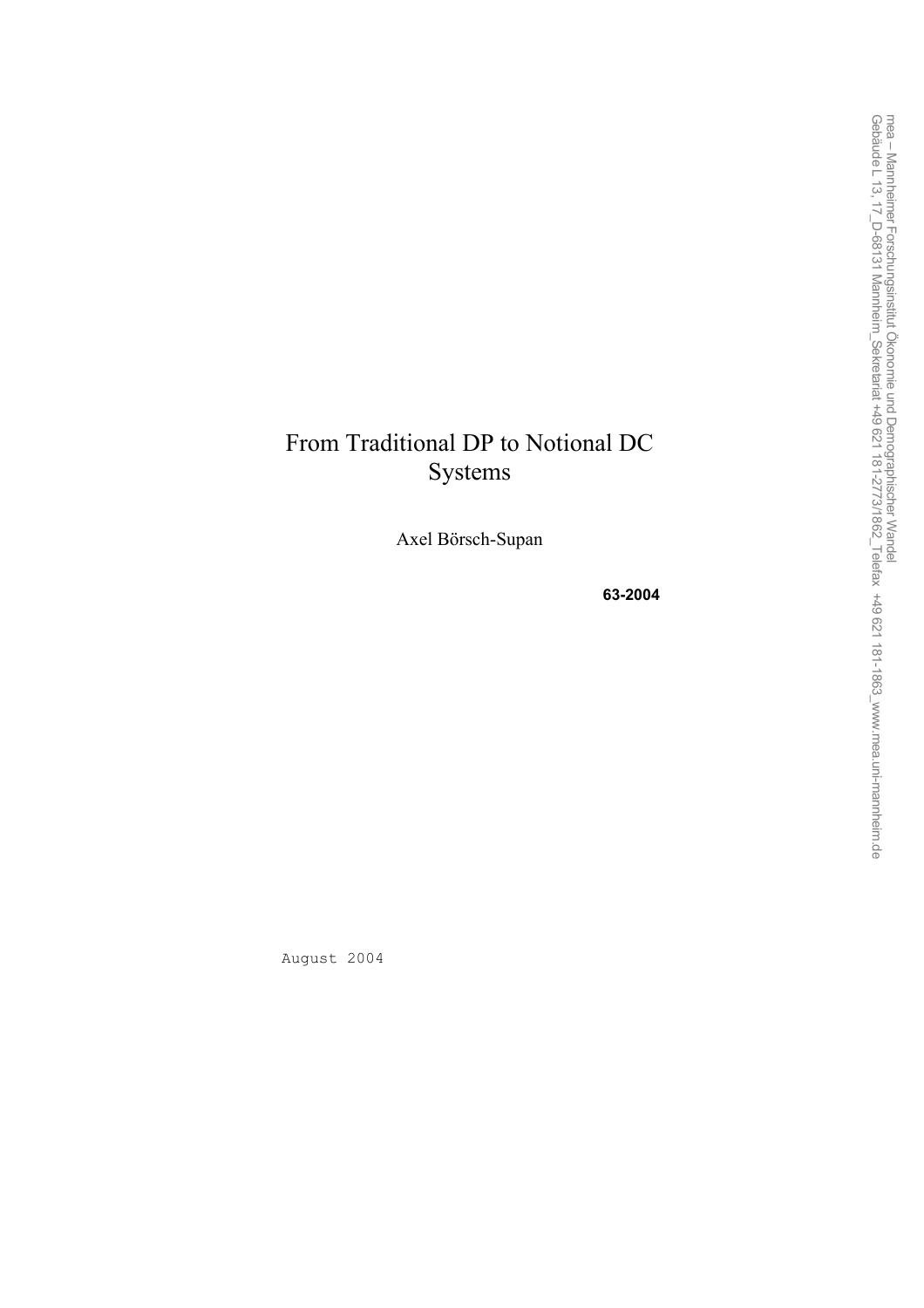# **From Traditional DB to Notional DC Systems**<sup>∗</sup> **Reframing PAYG contributions to "notional savings"**

**Axel Börsch-Supan** 

**Mannheim Institute for the Economics of Aging (MEA), Mannheim University National Bureau of Economic Research (NBER), Cambridge, Mass., USA** 

**Paper prepared for the 2004 Annual Meetings of the European Economic Association in Madrid, Spain, 22. August 2004** 

#### **Abstract**

 $\overline{a}$ 

This paper provides a critical review of the pension reform strategy which turns defined benefits (DB) public pay-as-you-go systems into notional defined contribution (NDC) systems. We show that properly designed NDC public pension systems contain powerful economic and political mechanisms that may facilitate pension reform, but that the distinction between public NDC and DB systems is more ambiguous than usually claimed (JEL: H55, J14, J26).

<sup>∗</sup> **Acknowledgements**: A first version of this paper has been presented at the World Bank – RFV Conference on NDC Pensions in Sandhamn, Sweden, 29 September 2003. I am grateful for comments by Peter Diamond at that conference, and for the comments by Kjetil Storesletten and Richard Blundell during the 2004 EEA meetings. The German National Science Foundation (DFG) and the Gesamtverband der Deutschen Versicherungswirtschaft (GDV) provided financial support. The usual disclaimer applies.

E-mail address: Axel.Boersch-Supan@MEA.Uni-Mannheim.de.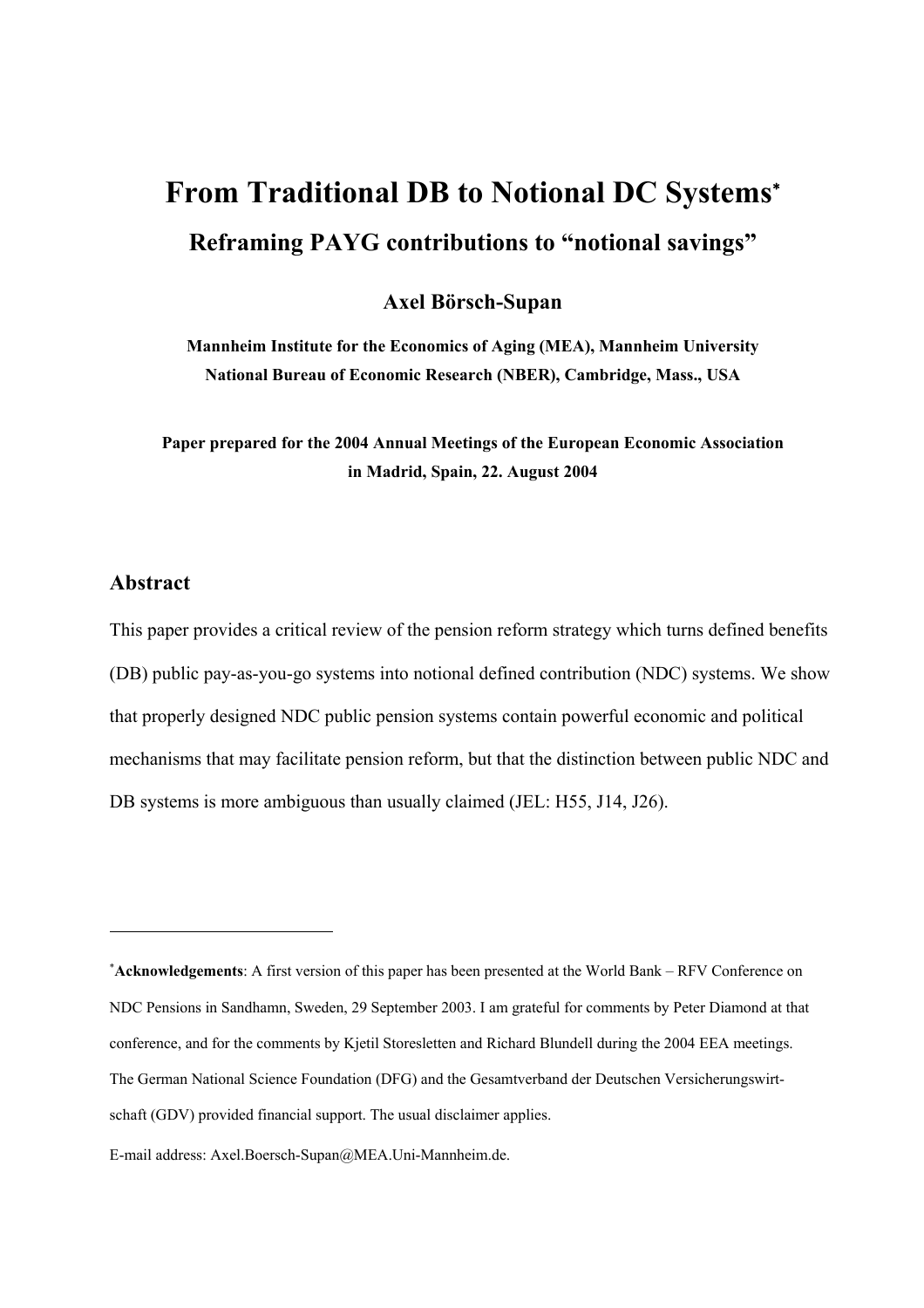### **1. Introduction**

The pressures exerted by population aging, amplified by negative incentive effects, make public pension systems unsustainable all over the world and have led to major pension reforms in many countries. These reforms follow a wave like pattern. After a wave with a strong stress on pre-funding, the newest wave of reforms fashion "notional defined contribution" (NDC) systems. Some proponents argue that NDC systems make a large step to solve most major public pension problems in one big stroke (Palmer, 2000; Chlon, Gora and Rutkowski, 1999). Skeptics argue that they add little new but may distract from deeper reform (Disney, 1999; Valdes-Prieto, 2000). This paper's aim is to review this reform strategy, both in economic and political terms, and look at the implementations in Sweden, Italy and Germany. We provide a taxonomy of pension systems and show how blurred the distinction between conventional defined benefit (DB) and NDC public pension systems can become.

Our main results are: Properly designed NDC public pension systems contain powerful economic and political mechanisms that may facilitate pension reform, most prominently transparency and accountability. Cleverly designed DB systems, however, may often do the same job, in some countries even better. Whether NDC public pension systems bring new life into the pension debate is therefore a question of the historical path in each country.

## **2. Notional Defined Contribution Systems**

Notional defined contribution systems were legislated 1994 in Sweden and 1995 in Italy, among other countries. In Sweden, the new system was introduced for all employees with a 15 year transition period. Palmer (2000) provides a good description of the Swedish NDC system and its transition. In Italy, the NDC system was introduced as part of the so-called Dini-Reform with a very long transition period. It will be relevant only for workers who are younger than the baby boom generation. Franco and Sator (2003) provide a critical evaluation. While Sweden and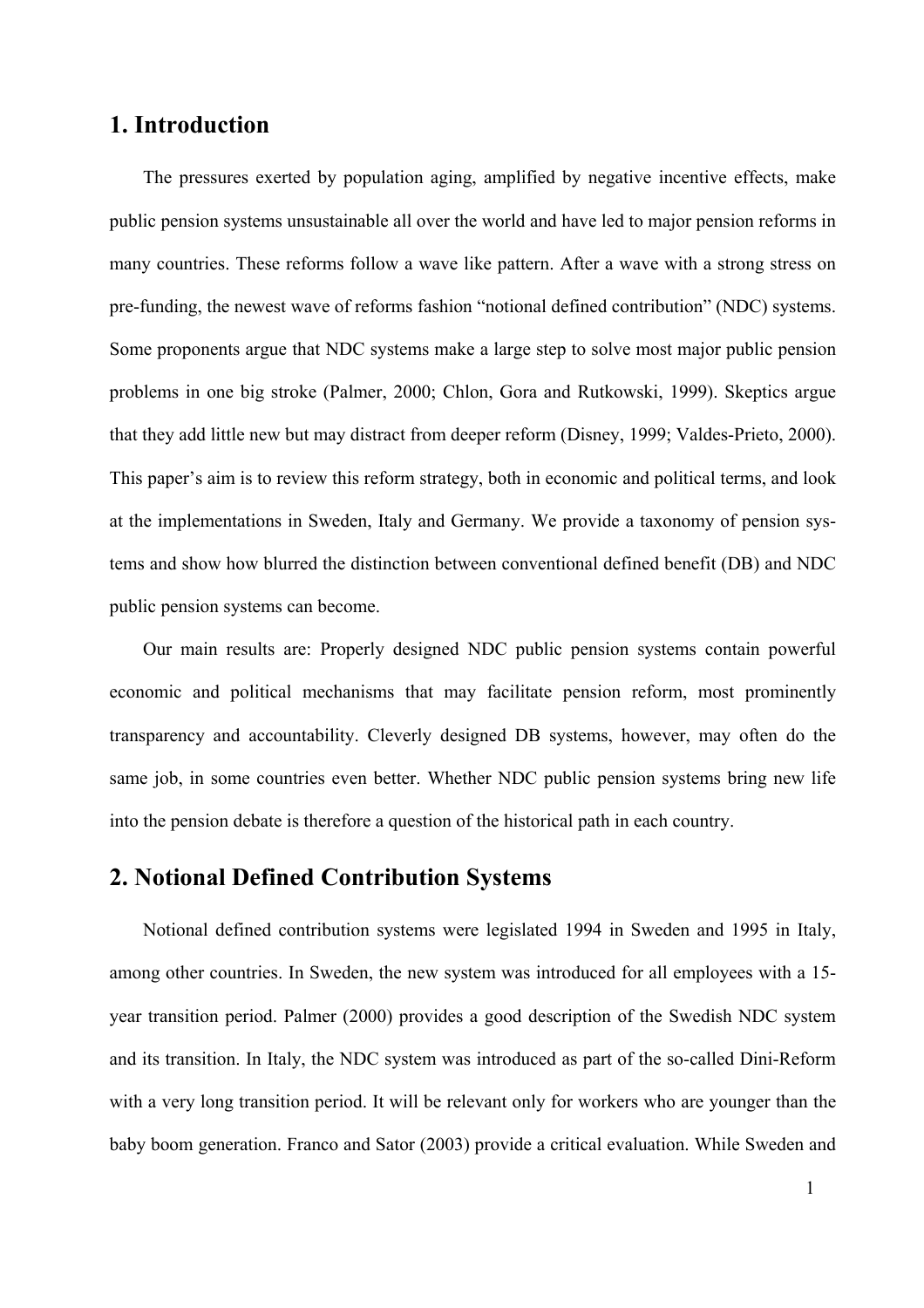Italy are the most often quoted examples of NDC systems, they have been pioneered in Latvia and Poland, more or less as trial grounds (Rutkowski, 1998).

NDC systems are accounting devices that treat pay-as-you-go (PAYG) systems like defined contribution (DC) systems. Pension benefits are paid out of current contributions like in a conventional PAYG system, but the link between benefits and contributions is individualized and defined by the NDC accounting mechanism.

Like any other DC system, the system starts with the individual contributions to the pension system which are credited to, and accumulated on, individual accounts kept by the pension system. The balance is fictitious (or "notional") since no real capital is accumulated. The accumulated sum represents the fictitious (or "notional") pension wealth.

The balance earns interest at some rate of return. The magnitude of this return is a central parameter of the NDC system. Since no capital is accumulated and the claims on the balance are not traded, there is no natural market-mechanism to determine the rate of return. Viewed from a macroeconomic perspective, the "natural" rate of return for a NDC system is the implicit return of a PAYG system, i.e. the growth rate of the contribution bill. However, some NDC systems – such as the Swedish system – have chosen rates of return which are higher under current circumstances, such as the rate of wage growth.

Upon entering retirement, the notional pension wealth is converted into a lifelong pension according to actuarial rules. The annual pension benefit depends on three variables:

- the notional pension wealth (proportionality guarantees equivalence)
- the interest rate used to compute the annuity (using the implicit rate of return from the PAYG system guarantees equivalence within each birth cohort), and
- life expectancy at retirement (using up-to-date cohort-specific life tables guarantees actuarial sustainability).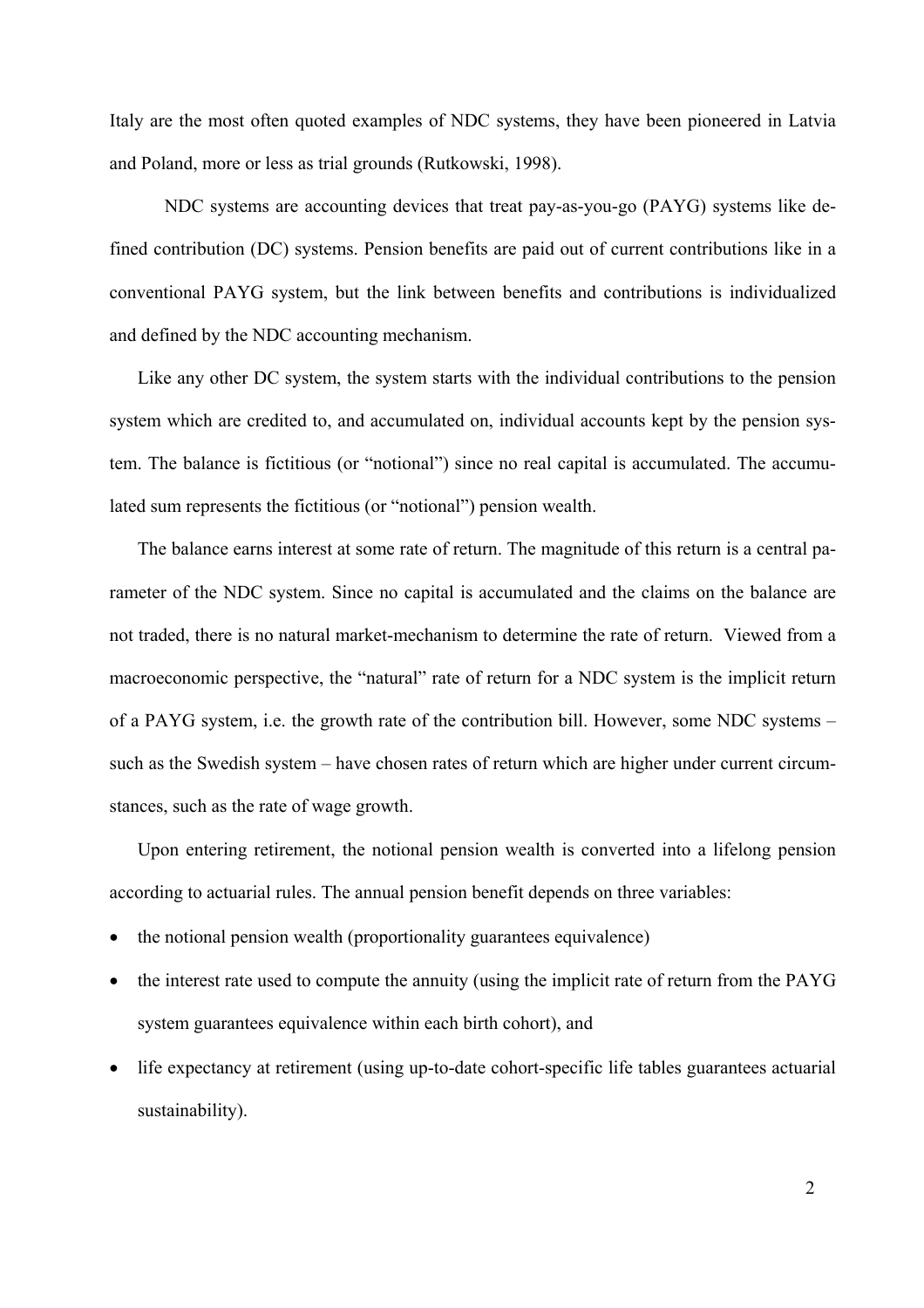The two last elements are often combined and referred to as "annuitization divisors" (or "Gvalues" in Sweden and Latvia). In Italy, these values have been tabulated. Benefits *B* are then *B* = *NPW/G,* where *NPW* denotes the notional pension wealth.

Since the benefit computation includes the implicit rate of return from a PAYG system and the expected length of retirement, benefits are linked to demography and employment. This makes NDC systems in principle more sustainable than most conventional DB systems because the expected changes in the demographic and macroeconomic environment will automatically lower benefits. And since the remaining life expectancy at the individually chosen retirement age codetermines benefits, NDC systems are automatically actuarially neutral *at the employed "notional" rate of interest*.

So far, so good. The actual properties of a specific NDC system, however, depend on many design details. First and foremost, the determination of the "notional" interest rate is central since it governs both the demographic and macroeconomic sustainability of the system and the microeconomic incentive effects. Second, it makes a big difference which life tables are used. Third, the extent to which retirees are protected from future shocks is an important parameter potentially conflicting with financial sustainability.

NDC accounting systems do not change the mechanics of PAYG systems, i.e. the necessity to adapt either the contributions or the replacement rate (or both) to changes in the demographic or macroeconomic environment. This is an important point. The current young generation pays the current old generation. The determination of the notional interest rate and the estimated remaining life expectancy amounts to the specification of the link between benefits (represented by some replacement rate) and contributions (represented by some payroll-tax rate). By changing this link, the system can shift the burden of population aging between the younger and the older generation. A pure NDC system cannot mimic a pre-funded system in the sense that the financial burden of a cohorts' worth of pensions will be carried by that same cohort.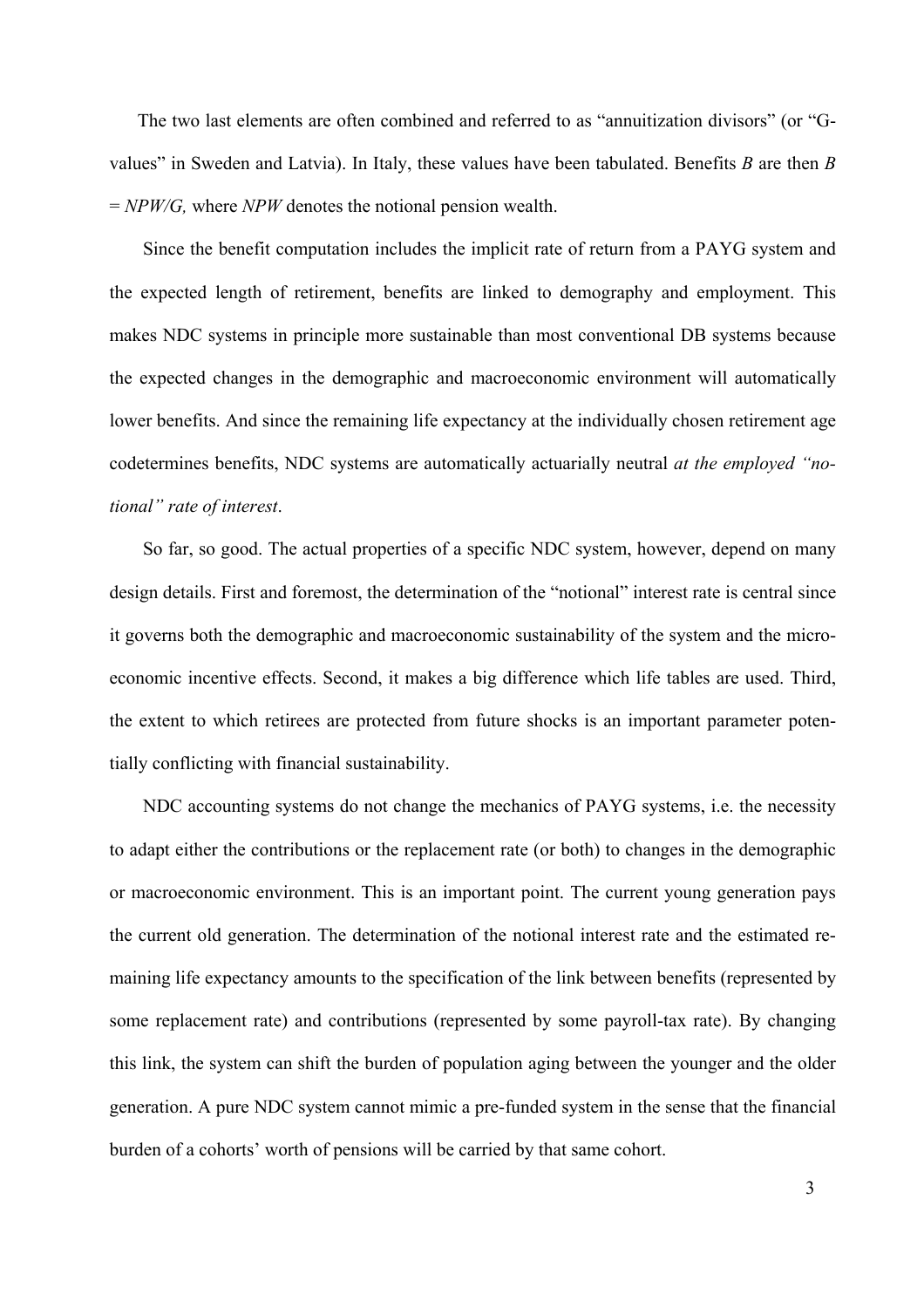The significance of this point is most clearly seen in the sudden transition from a thick baby boom to a thin baby bust generation. If the thick baby boom generation should finance a major part of their retirement income out of their own income, rather out the income of the much thinner baby bust generation, the baby boomers need to give up some consumption early in life and transfer the corresponding resources to their post-retirement period. This requires saving and the build-up of a real capital stock by the baby boomers. A notional capital stock cannot serve this purpose, because the annuities computed from the national wealth accumulated by the baby boomers have to be financed by the contributions of the baby bust generation.

## **3. A taxonomy of pension systems: where to allocate NDC systems**

How close are NDC systems to funded DC systems? How close are they to conventional DB systems? The taxonomy in Table 1 serves to clarify matters. It distinguishes pension systems by four dimensions. The many possible design features add additional complexity to these.

| Base:                       |                                                                 |
|-----------------------------|-----------------------------------------------------------------|
| Weights:                    | Early vs. later contributions (-> interest)Equal (point system) |
| (2) Accrual of interest:    |                                                                 |
| Rate:                       |                                                                 |
| (3) Conversion to benefits: |                                                                 |
| Conversion:                 | Linear (equivalence)Concave (redistributive)                    |
| Indexation:                 | NDC: B=NPW/GDB: B=f(credits, other; accrual rate)               |
| Actuarial:                  |                                                                 |
| Risk:                       | Benefits frozen at retirementIndexation rulesFully adjustable   |
| (4) Funding:                |                                                                 |
| Extent:                     |                                                                 |
| Collateral:                 | NoneGovernment bondsCommercial bonds/stocks                     |

#### **Table 1: Dimensions of pension systems**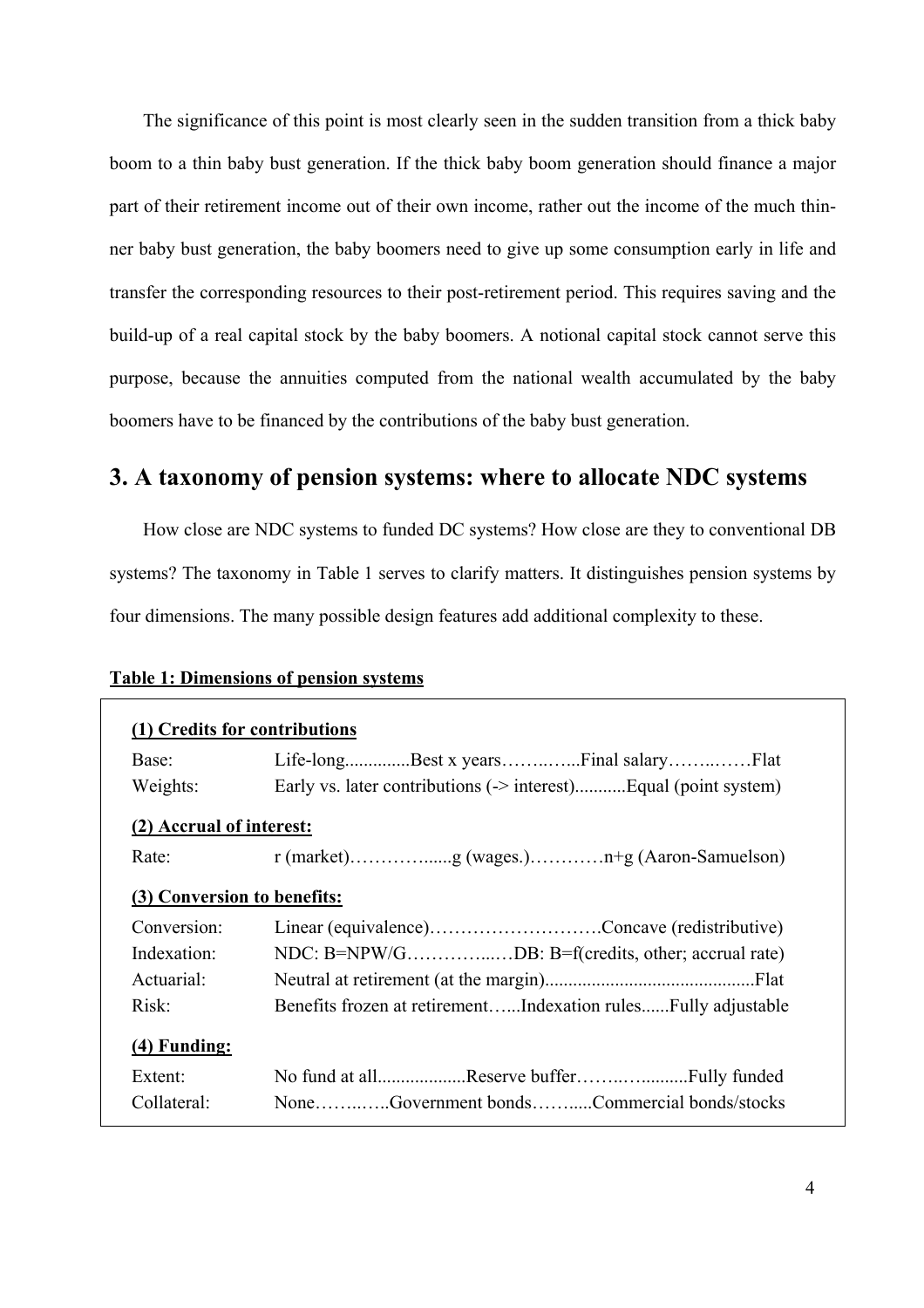One of the main features of Table 1 is that all above dimensions provide a continuum of allocations. NDC systems often enforce an extreme position along one dimension, while some conventional DB systems take the other extreme. The middle ground, however, is large, and a few DB systems come close to NDC systems in many dimensions of Table 1.

Stripped down to its economic essence, three mechanisms are the crucial ingredients which make a PAYG system a NDC system:

(1) An accounting mechanism that credits all life-time earnings

(2) A mechanism linking the final balance to the demographic and macroeconomic environment

(3) An actuarial rule converting the final balance into an annuity.

As opposed to funded (or financial) DC plans, however, claims on future benefits in notional DC systems are not collaterized by real capital but rest on government promises.

The first mechanism in Table 1 is realized in NDC systems by crediting all life-time contributions to an individual account, just like funded DC plans. This parallels in many respects the German and French point systems, except that the unit of credit is currency (Euro), not earnings points. These systems substantially differ from pension systems in which only the x best years are credited (at the extreme, only last year's earnings), and from Beveridgian systems that provide flat benefits (e.g., in the UK and the Netherlands). Nonetheless, there is nothing intrinsic in DB systems which prevents them from linking benefits to *all* life-time earnings.

The second mechanism is realized in NDC systems by the notional interest rate. In a funded system, the internal rate of return is *r*, the market rate of interest. In a PAYG system, the theoretical internal rate of return is  $n+g$ , where *n* is the rate of growth of the contribution base, and *g* the growth rate of labor productivity. In reality, most PAYG-DB systems have a systemic indexation linking benefits at retirement to the current wage level, thereby taking account of labor productivity *g*. Demography, however, usually enters through discretionary adaptations of the replacement rate to demographic changes (thereby taking account of *n*). One of the main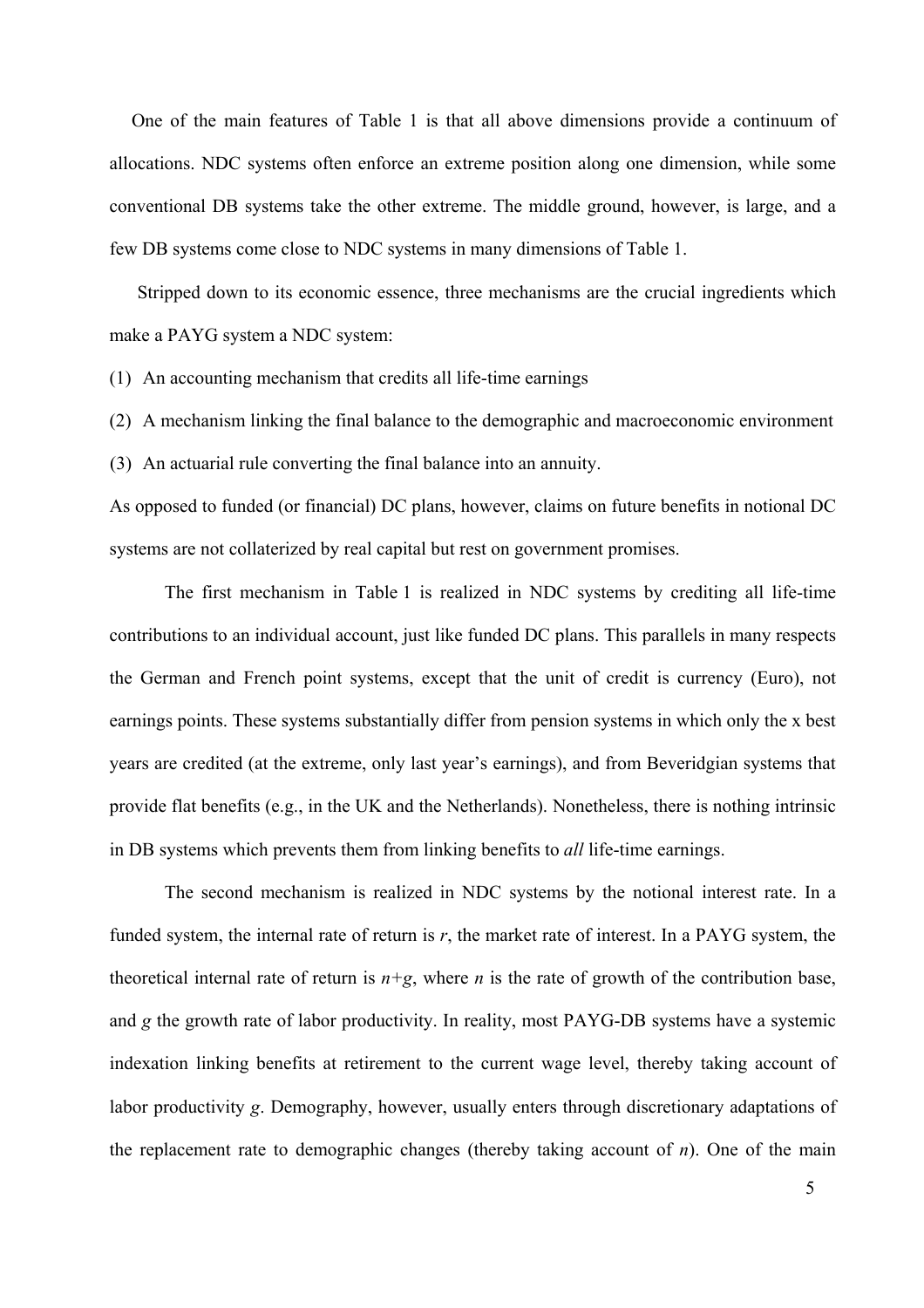features of NDC systems is the direct and automatic linkage to both wages and demography if the notional interest rate corresponds to the growth rate of the contribution base. In the Swedish NDC system, however, the government chose *g* as the notional rate of interest, leaving out a direct link of accruing interest to demography.<sup>1</sup> In an aging population,  $n+g$  tends to be smaller than *g* since *n* is negative, and it is in most circumstances much smaller than *r*.

In turn, the German DB system after the 2004 reform indexes benefits to earnings growth and changes in the system dependency ratio via the so-called "sustainability factor".<sup>2</sup> This approximates the effect of the accumulated interest in a NDC system, in which the internal rate of interest is the growth rate of the contribution bill  $(1+n)*(1+g)$ . This is easy to see in the stylized case when all contributions (normalized to one unit) are credited upfront. In this stylized NDC case the notional pension wealth after *T* years is  $T^*(1+n)^{T^*}(1+g)^{T}$ ; the pension benefit is therefore  $P=T^*(1+n)^{T^*}(1+g)^{T/G}$  where *G* denotes the annuity factor. In the German DB system, this average worker earns *T* earnings points, and during these *T* years, the average pension value *PV* will increase with the rate of wage growth (*g*) and the growth rate of the dependency ratio (*n*, if the number of pensioners remains constant):  $PV_T = PV_0 * (1+n)^{T} * (1+g)^{T}$ . Hence, the pension benefit is  $P = T^*PV_0^*(1+n)^{T^*}(1+g)^{T}$ , proportional to the NDC value. Quite ironically, therefore, the German DB system comes closer to the idea of a pure NDC system than the NDC system implemented in Sweden.

An important aspect of practical pension policy is how strictly the indexation rules are adhered to. The Swedish NDC and the German DB system attempt to avoid discretionary decisions. In both countries, the benefit rules are written into the law as mathematical formulae.

 $\overline{a}$ 

<sup>&</sup>lt;sup>1</sup> Demography enters directly through longevity-dependent annuities, and it bites into the reserve fund. In addi-

tion, Sweden has a re-balancing mechanism once these mechanisms fail (see Settergren, 2001).

 $2$  See Börsch-Supan and Wilke (2003) for details.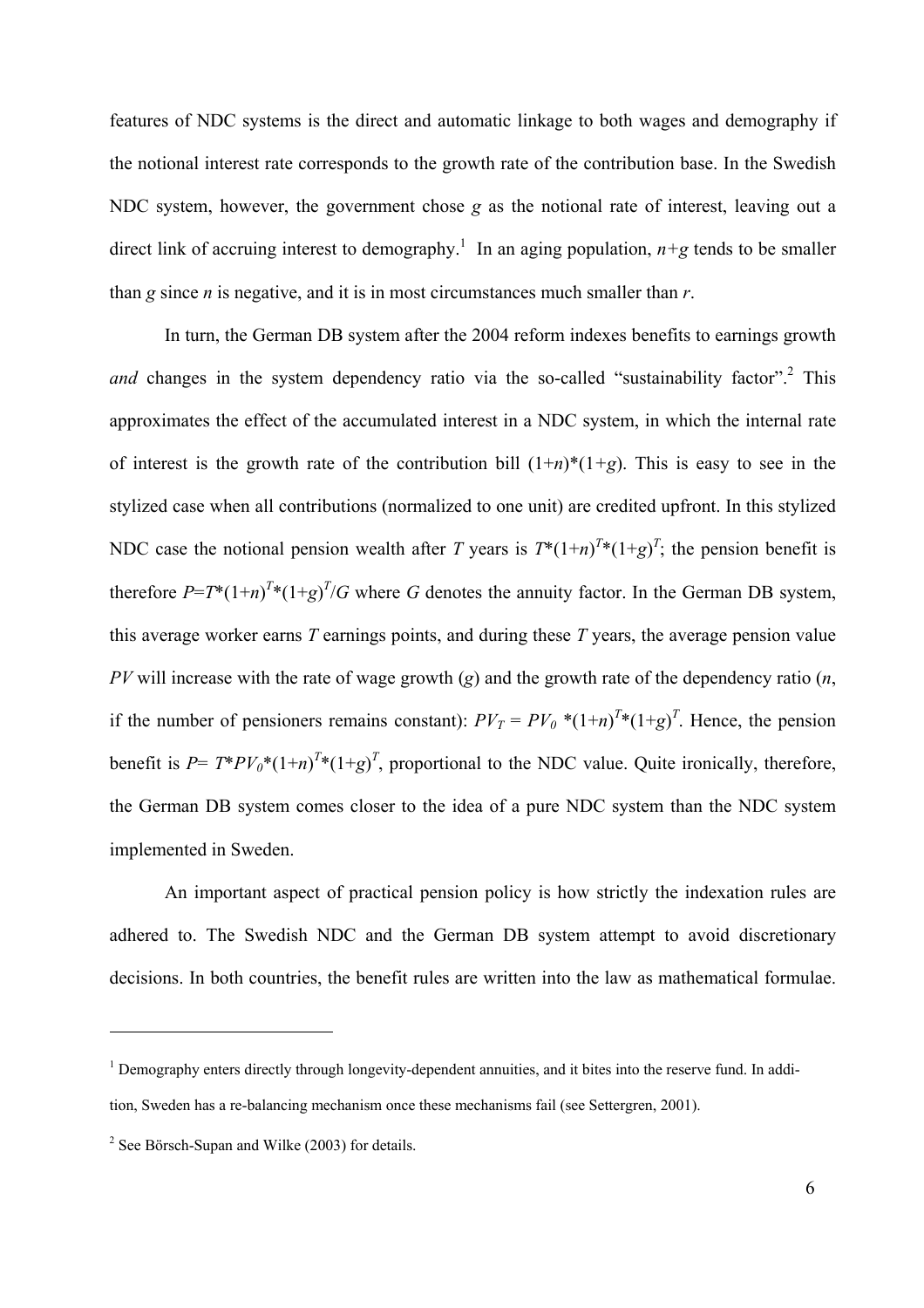This reduces the political risk. So far, this attempt has been fairly successful in Sweden, and, with some notable exceptions between 1999 and 2001, also in Germany. Discretionary deviations have taken place more often in the French point system, and the Italian NDC system leaves ample room for discretionary adaptations to the political climate. The future has yet to show whether the political risk is smaller in NDC systems than in conventional DB systems.

The third mechanism in Table 1 is the essence of the *B*=*NPW*/*G* rule. Proportionality between *B* and *NPW* and an actuarial determination of *G* makes NDC systems actuarially neutral. Some conventional PAYG systems have actuarial adjustments, notably the US Social Security system between the ages of 62 and 65. Most DB-type PAYG systems, however, have no or little linkage between annual benefits and retirement age (Gruber and Wise, 1999), while funded DC plans are automatically actuarially neutral, since conversion to an annuity takes place at actual retirement.

NDC systems share this feature of automatic actuarial neutrality – but only in a superficial sense. While the present discounted value (PDV) of benefits computed *at the internal rate of return of the NDC system* is independent of the actual retirement age, workers tend to use higher discount rates when they are computing the PDV in order to make retirement decisions.<sup>3</sup> This difference creates a wedge between actuarial neutrality and the absence of labor supply disincentives. This is an important point: NDC systems are actuarially neutral in the above sense, but they may still create substantial labor supply disincentives.

## **4. Conclusion: The Pros and Cons of NDC Systems**

 $\overline{a}$ 

Our main result so far is that NDC systems are accounting devices with properties which can be (but often are not) introduced in DB systems as well. They provide more transparency and

<sup>&</sup>lt;sup>3</sup> Empirically measured personal discount rates tend be even larger than  $r$ , and this by a substantial margin, see Frederick, Loewenstein and O'Donoghue (2002).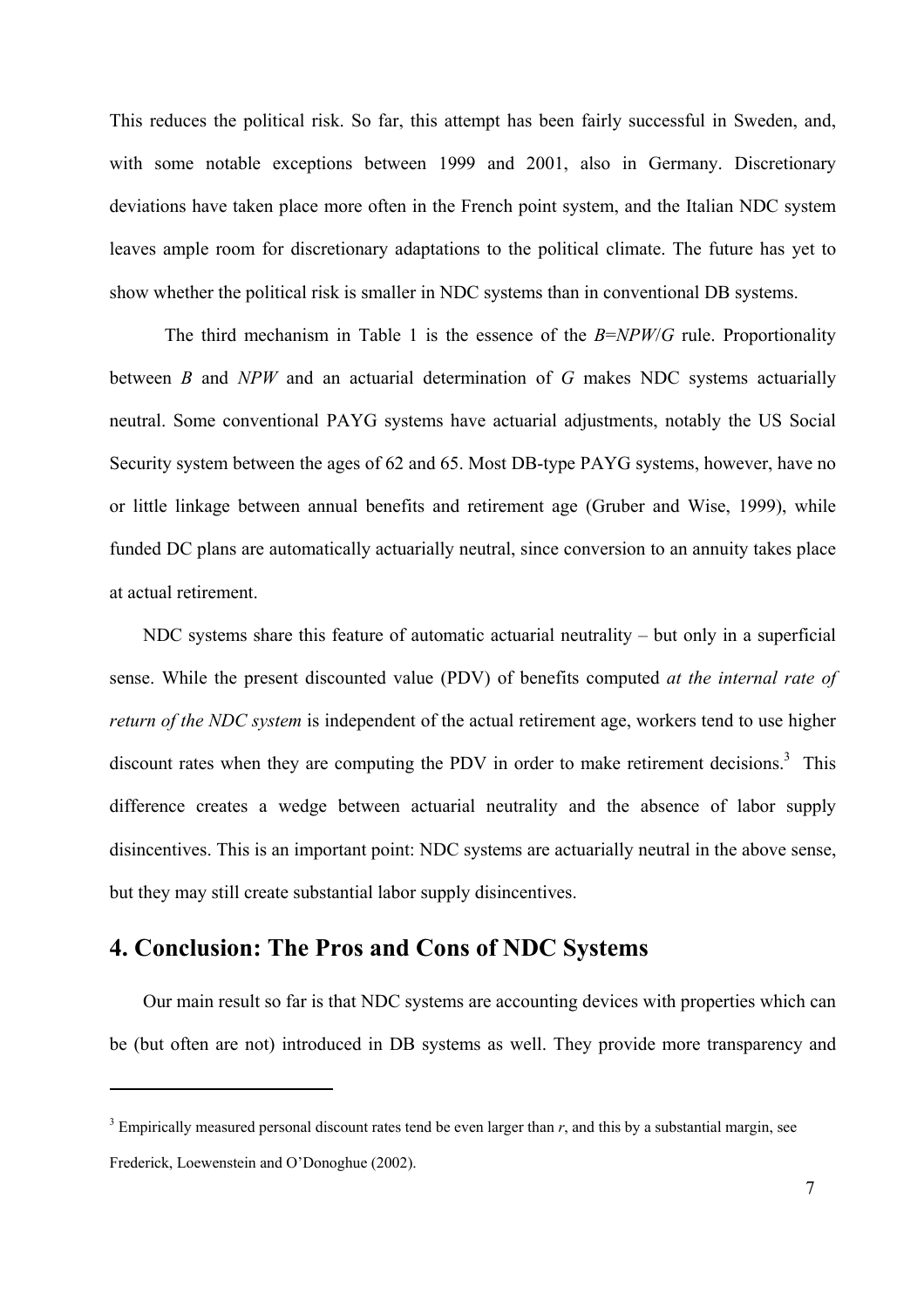credibility because some features come more "naturally" in a NDC system than through complex formulae in a DB system, but it is often more rhetoric than economic substance which distinguishes NDC and DB systems.

NDC are closer to traditional DB than to funded DC systems. While most PAYG systems have some reserve fund (the Swedish reserve fund amounts to some 5 years, the German to a few days worth of expenditures), the notional balances are not claims against real capital, but against future tax payers. NDC systems are thus *no substitute for pre-funding*. They do not change the basic PAYG mechanism in which the children pay for the pensions of their parents, and they do not create savings unless they generate benefit cuts which in turn induce saving rates.

There are other claims about NDC systems that are not true. NDC systems *do not automatically fulfill the PAYG budget constraint* when economic parameters change if annuities are frozen at retirement and the contribution rate is fixed, since there is no feedback mechanism if longevity of current pensioners increases unexpectedly.

NDC systems are *not automatically sustainable* unless the contribution rate is fixed and the rate of return equals the contribution bill (or the system follows an equivalent trajectory). In most realized NDC systems (e.g., Italy, Sweden, Poland), however, there are ex-post adjustments of benefits to the economic and demographic environment which have the same unsustainable features as they occur in conventional DB systems.

There are many advantages, however. If correctly designed, NDC systems will – to some extent – *automatically respond to changes in the demographic and macroeconomic environment*  because benefits are indexed to longevity (due to the annuitization mechanism) and employment (through a correctly computed notional rate of interest).

NDC systems have important microeconomic effects. They create a sense for *actuarial fairness* (because benefits are linked to life-time contributions) and *actuarial neutrality* (because benefits are actuarially linked to retirement age). NDC systems expose redistribution because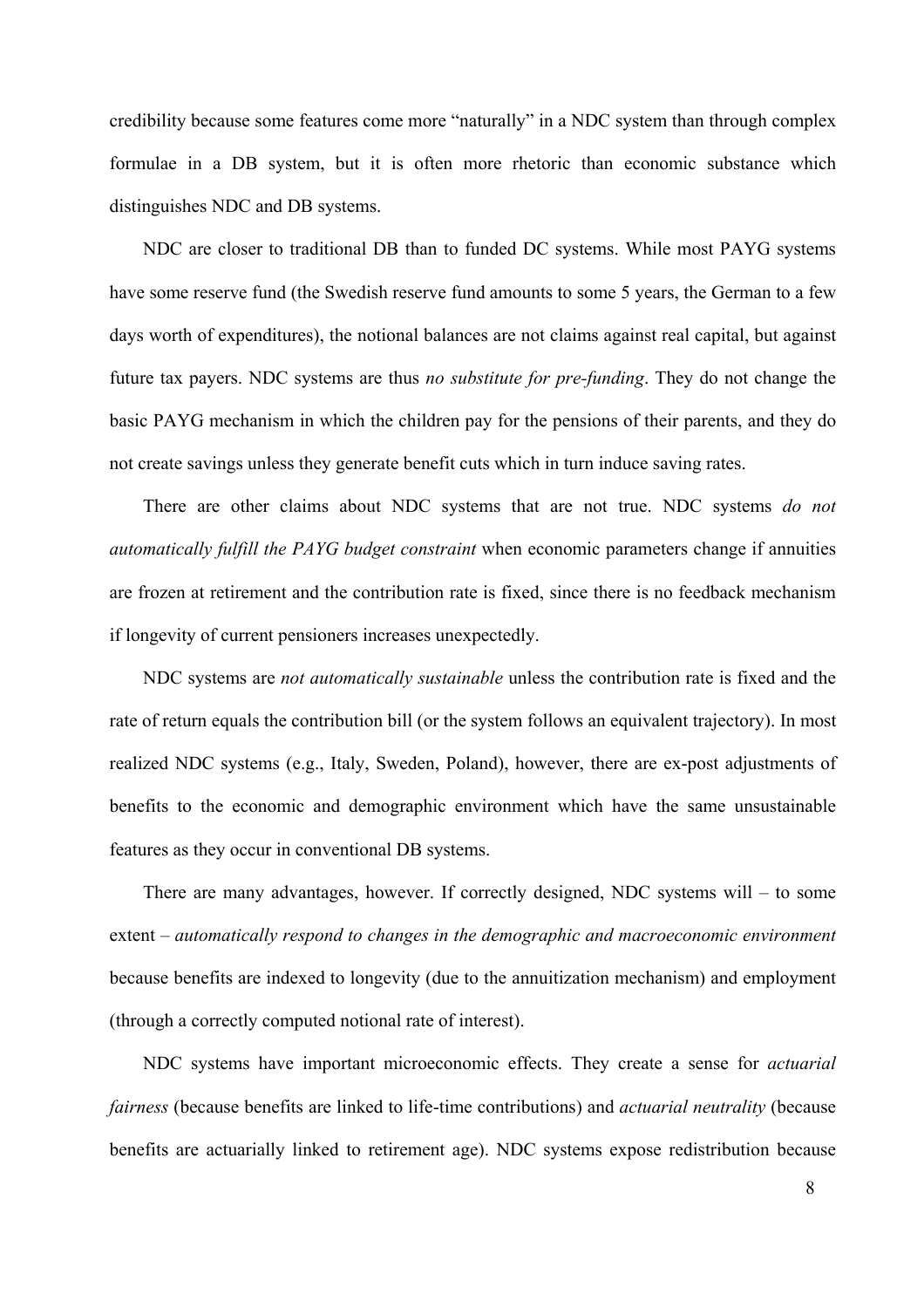any non-contributory credits appear clearly marked on the account statements.

NDC systems change the *rhetoric of pension systems*. They make people *think in accounts*, making the transition to partial funding psychologically easier. By *exposing the dwindling balance of first pillar pensions*, NDC systems may create incentives to save in the second and third pillars. *Thinking in "pension wealth"* eases portability within a country and between countries, enables interpersonal transfers (e.g., between husband and spouse), and eases replacement of survivor pensions by independent pension claims.

NDC systems also *take certain issues out of the political agenda*, easing the pressures against pension reform. They minimize the role of the normal retirement age, permitting a flexible choice between consumption (working longer) and leisure (receiving a lower replacement rate). They change the focus of debate from parametric reform to the introduction of "a new system" (while, as we have seen, this is not the case in terms of actual economic substance). A "new system" alleviates parameter change. The usage as a rhetorical device, although not without irony, should not be belittled, and insights among workers and pensioners precipitated by a new rhetoric may have real economic effects, such as later retirement or more saving.

NDC systems are well positioned to manage the *challenge of longevity*. They react to slow *changes in fertility* through the internal rate of return, but not to sudden changes of fertility. Countries in which the younger generation will be overwhelmed by the financial burden of pensions need pre-funding, because only pre-funding enables the members of the older generation to carry a major part of the pension burden themselves. Hence, a combination of NDC reform with a significant extent of pre-funding looks like a fruitful path of future pension reform.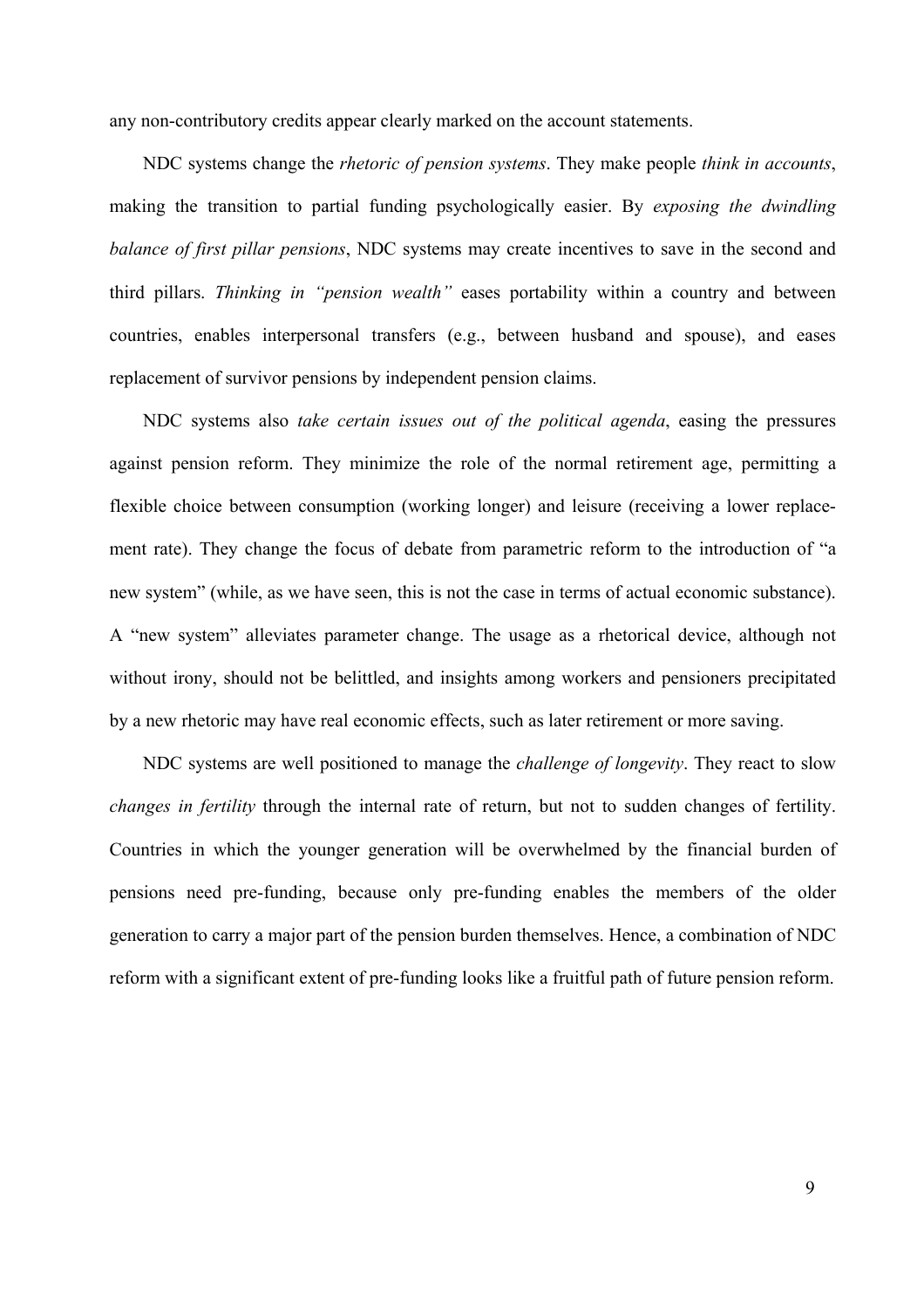#### **References**

- Börsch-Supan, Axel, and Reinhold Schnabel (1998). Social Security and Declining Labor Force Participation in Germany, *American Economic Review 88.2*, 173-178.
- Börsch-Supan, Axel, and Christina Wilke (2003). The German Social Security System: How it Was and How it Will Be, *NBER Working Paper No. 10525,* Cambridge, Mass.
- Chlon, Agnieszka, Marek Góra, and Michal Rutkowski (1999). *Shaping Pension Reform in Poland: Security through Diversity.* Social Protection Disc. Paper 9923. The World Bank.
- Disney, Richard (1999). Notional Accounts as a Pension Reform Strategy: An Evaluation, Social Protection Discussion Paper 9928. World Bank, Washington, D.C.
- Franco, Daniele, and Nicola Sartor (2003). Notional Defined Contribution in Italy: Unsatisfactory Present, Uncertain Future. Mimeo, Bank of Italy.
- Frederick, Steven, George Loewenstein and Ted O'Donoghue (2002). Time Discounting and Time Preference: A Critical Review. *Journal of Economic Literature 40*, 351-401.
- Gruber, Jonathan, and David. A. Wise (eds). (1999). *Social Security and Retirement Around the World*. University of Chicago Press: Chicago.
- Palmer, Edward (2000). The Swedish Pension Reform Model: Framework and Issues, Social Protection Discussion Paper No. 12, The World Bank, Washington, D.C.
- Rutkowski, Michal (1998). "A New Generation of Pension Reforms Conquers the East: A Taxonomy in Transition Economies." *Transition* 9 (4).
- Settergren, Ole (2001). The Automatic Balance Mechanism of the Swedish Pension System, *Wirtschaftspolitische Blätter* 2001/4.
- Valdés-Prieto, Salvador (2000). "The Financial Stability of Notional Account Pensions." *Scandinavian Journal of Economics*.